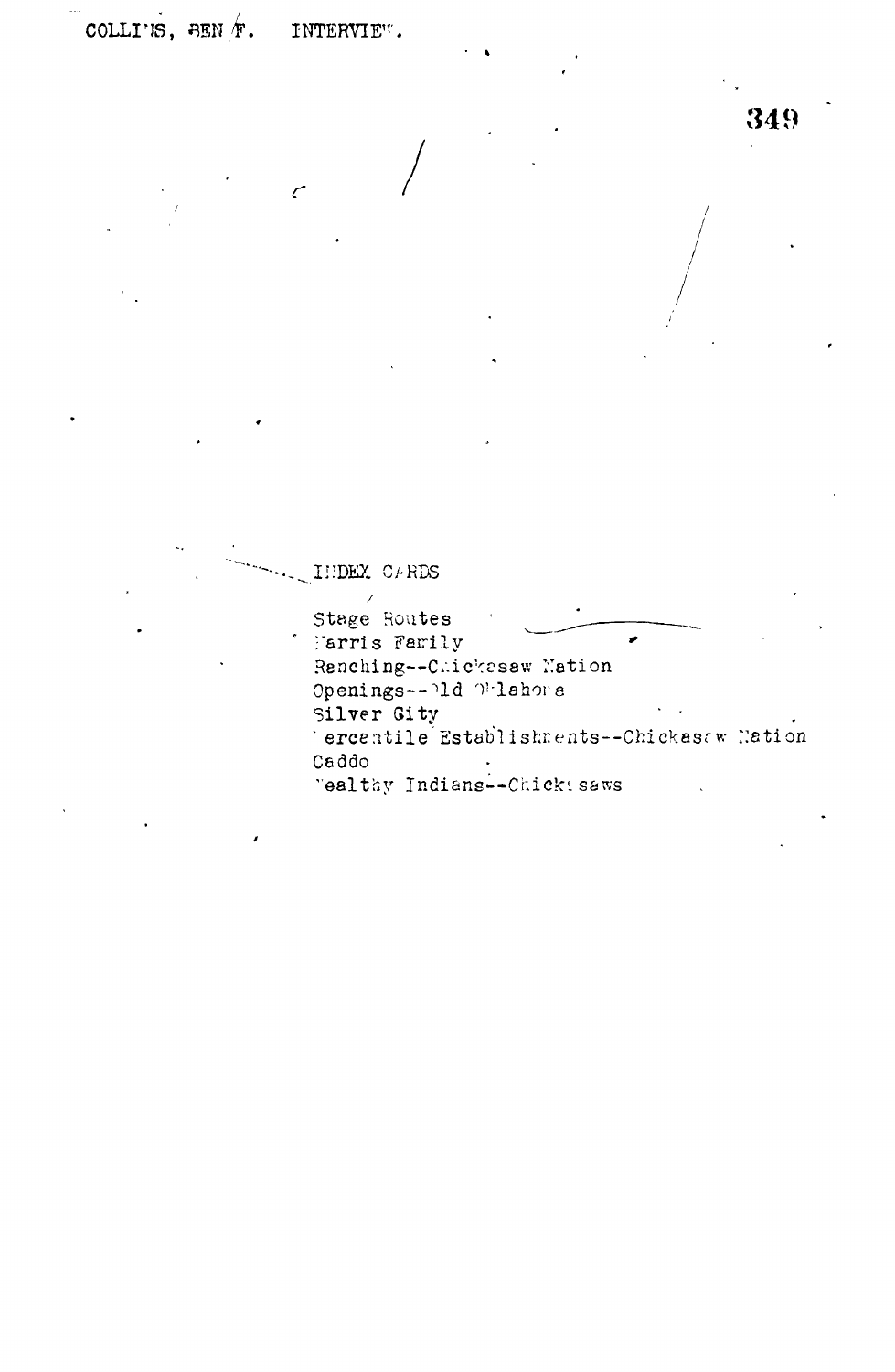1160

351

Field Jorker: E. A. Cabler April 6, 1937

**BIOGRAPHY CFT** 

EORE

len F. Collins Chickashaw Indian and Chite 'innekah, Crlahoma Partner <sub>an</sub> Chickashaw lation 1870

Len F. Collins, a Chickeshaw Indian born in 1270, in the Chickshaw Nation close to Tishomingo in Johnson County, at a place called twelve mile práirie.

<del>standar se de la secreta de la parte de la partida de la seguna de la comunicación de la seguna de la parte de</del>

In 1889 riding my hoses, meaning herses, the way hespeaks it, I was roanding around p the mij lashits liver and stopped ot luncocif crossing, on the little deshita, staying there a few wonths, I went tack to the Chickashaw lation, close to Jynnewood and Tishomingo. In 1891 I came back up here and settled and went to work far weorge a. Leeler, riding after cattle. I cwned sone joed race horse, the fastest in the country. I could rot take the rur my self but there were a lot of different men wanted me to make the run fer then in 1689, but. I would not do it.

I we's in the run but not running for any land. I just Lanted to see what was joing on and have fun.

. I remember after the run a few days a boy came home, and all you could sbout their faceswere the white arts of thier eyes dirt was just as thick as it could stick, they really looked

funny.